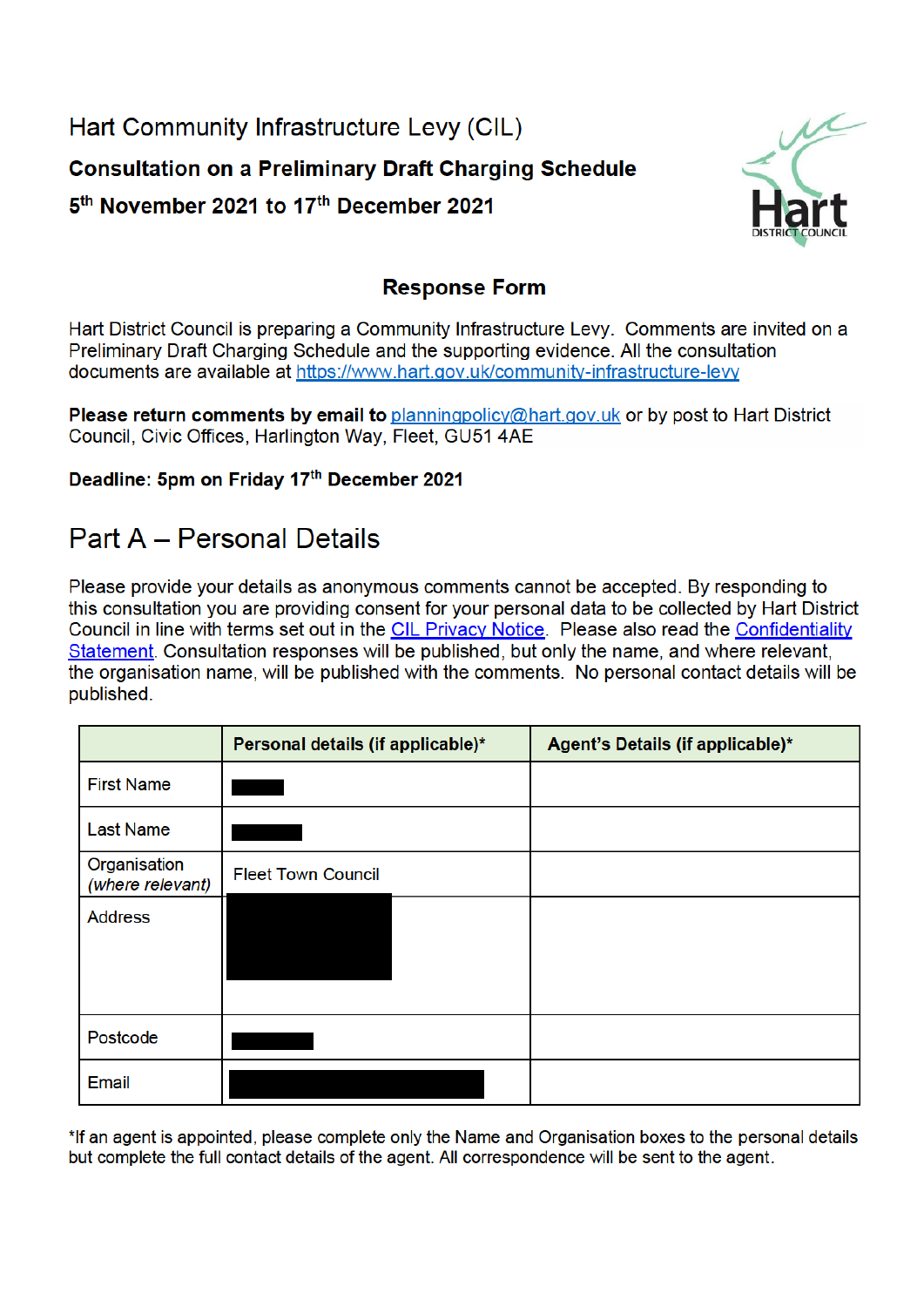## Part B – Representations

The Council is consulting on:

• Preliminary Draft Charging Schedule (setting out the proposed CIL rates)

You may also comment on the supporting evidence base:

- CIL Viability Assessment September 2021
- Hart Infrastructure Delivery Plan Update October 2021
- Infrastructure Funding Gap Assessment October 2021

## **Your Comments**

It is not wholly understood why HDC would set a size of development that does not attract CIL. Major developments have a wide impact on infrastructure need and dealing with large sites in isolation can fail to recognise the broader impacts of development on roads,in particular, but on a variety of infrastructure needs. Site specific infrastructure demands can still be recovered through s106 Agreements.

Major sites should be identifiable in the development of the Local Plan and their impact against the overall development demands within each plan period should be calculable. The only potential complication is crediting on site infrastructure, primarily schooling, but again this should be foreseeable in a well-developed infrastructure plan where most major sites have historically provided their own infant school facility.

In calculating the CIL contribution to infrastructure a 40% affordable housing allowance has been credited, whereas very few major sites have contributed anything near 40% and typically 20% usually as a consequence of a viability calculation. Correcting this factor will have an impact on potential CIL receipts.

Although it is government legislation it is considered that giving self-builders a zero percentage CIL ignores the impact that a significant number of self-build schemes could have on local infrastructure. Although referenced in the Local Plan, self-build schemes have not been promoted with in Hart and no sites of any significance set aside for selfbuilders.

CIL does not overcome the biggest problem of developer contributions to provide infrastructure ahead of the consequences of development. The cash receipts to fund the infrastructure always lags behind the demand for the new infrastructure so there is always a physical deficit. Residents, both new and old, are perpetually having to cope with inadequate infrastructure provision primarily in roads, schooling and health care facilities which in a well-ordered planning system would be provided in advance of the need through long term planning and government loans to literally put the horse before the cart.

Under the present circumstances a mix of CIL and s106 contributions is a pragmatic but inadequate solution to reducing some of the impacts of new development